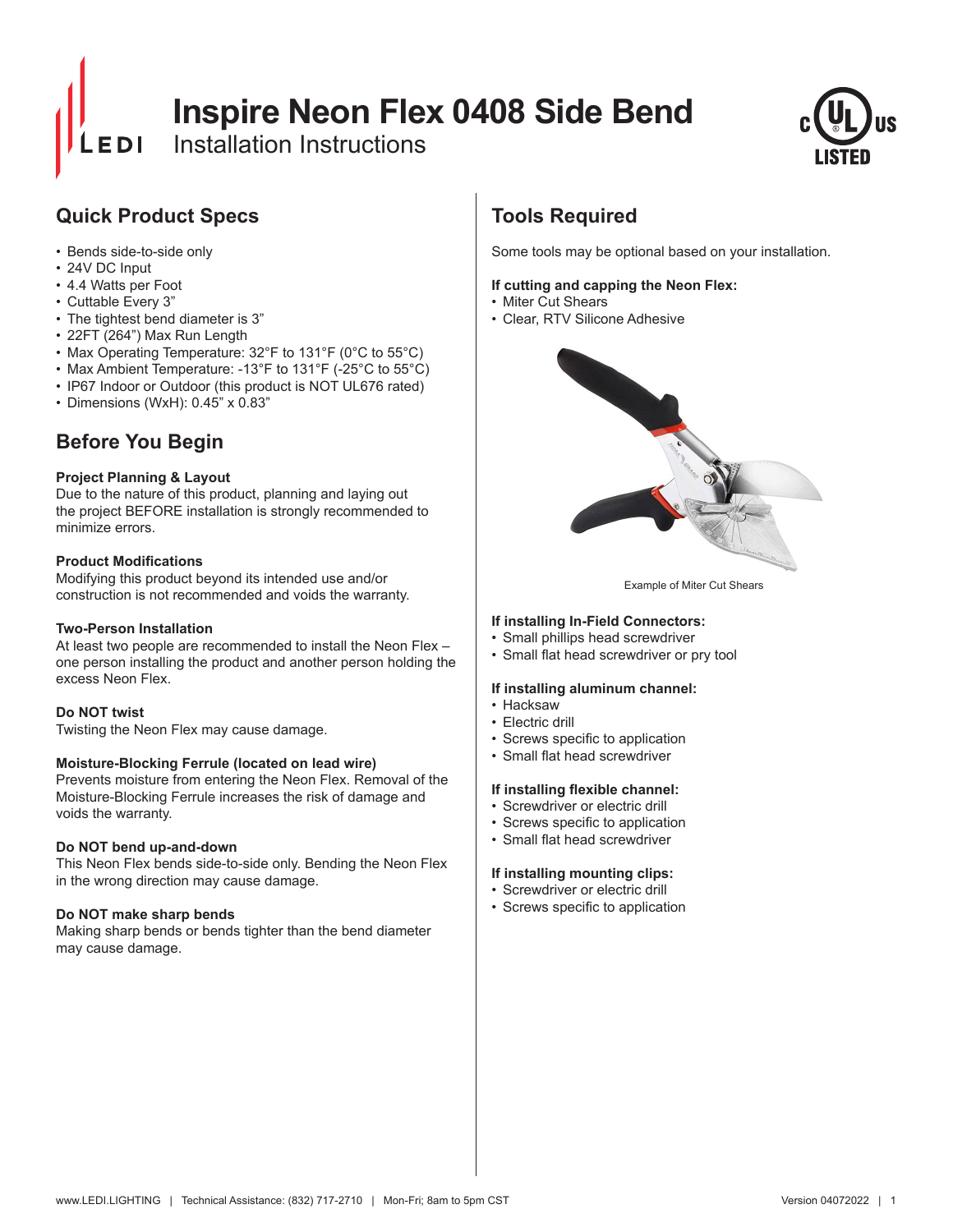# **Parts**

Some parts are optional and may not be included.





Neon Flex Silicone End Caps (x2)



3.28FT Aluminum Channel with (x5) pre-installed Lock-In Clips





(3.9", 19.7", or 3.28FT)

Spacer (for In-Field Connector)

Flexible Channel In-Field Connector

**Gripper** (for In-Field Connector)

Connector Clip (for In-Field Connector)

Mounting Clips (x10) with pre-installed Lock-In Clip



Screws (x4) (for In-Field Connector)

### **Installation Part 1: Cutting & Capping the Neon Flex**

- 1. Locate the cut marks (dashed lines) on the sides of the Neon Flex.
- 2. With the light surface facing OUT and using Miter Cut Shears ONLY, make the cut on the cut mark.





**CAUTION!** Do NOT make cuts between the cut marks.

**CAUTION!** Making a cut with the light surface facing the wrong direction may cause damage.

- 3. Apply a small amount of the clear, RTV silicone adhesive sealant to the inside of the silicone end cap.
- 4. Install the silicone end cap onto the cut end of the Neon Flex.

**PRO TIP:** Allow time for the adhesive to cure. Review your

specific adhesive for curing time.

# **Installation Part 2: In-Field Connector Installation**

- 1. Locate the cut marks (dashed lines) on the sides of the Neon Flex.
- 2. With the light surface facing OUT and using Miter Cut Shears ONLY, make the cut on the cut mark.



**CAUTION!** Do NOT make cuts between the cut marks.

**CAUTION!** Making a cut with the light surface facing the wrong direction may cause damage.

3. At the cut end of the Neon Flex, install the Gripper onto the bottom of the Neon Flex.

**PRO TIP:** The metal tabs on the Gripper should always align with the cut end of the Neon Flex.



4. Slide the Connector Clip over the Gripper.

**PRO TIP:** The screw holes on the Connector Clip should be visible at the cut end of the Neon Flex.

- 5. Slide the metal contacts of the In-Field Connector through the opening on the Spacer.
- 6. Slide the In-Field Connector onto the Neon Flex.

**CAUTION!** The metal contacts on the connector must be installed between the copper board and LED light engine. If the connector is not inserted correctly, the Neon Flex will not power on.



7. Insert the screws through the screw brackets on the In-Field Connector.